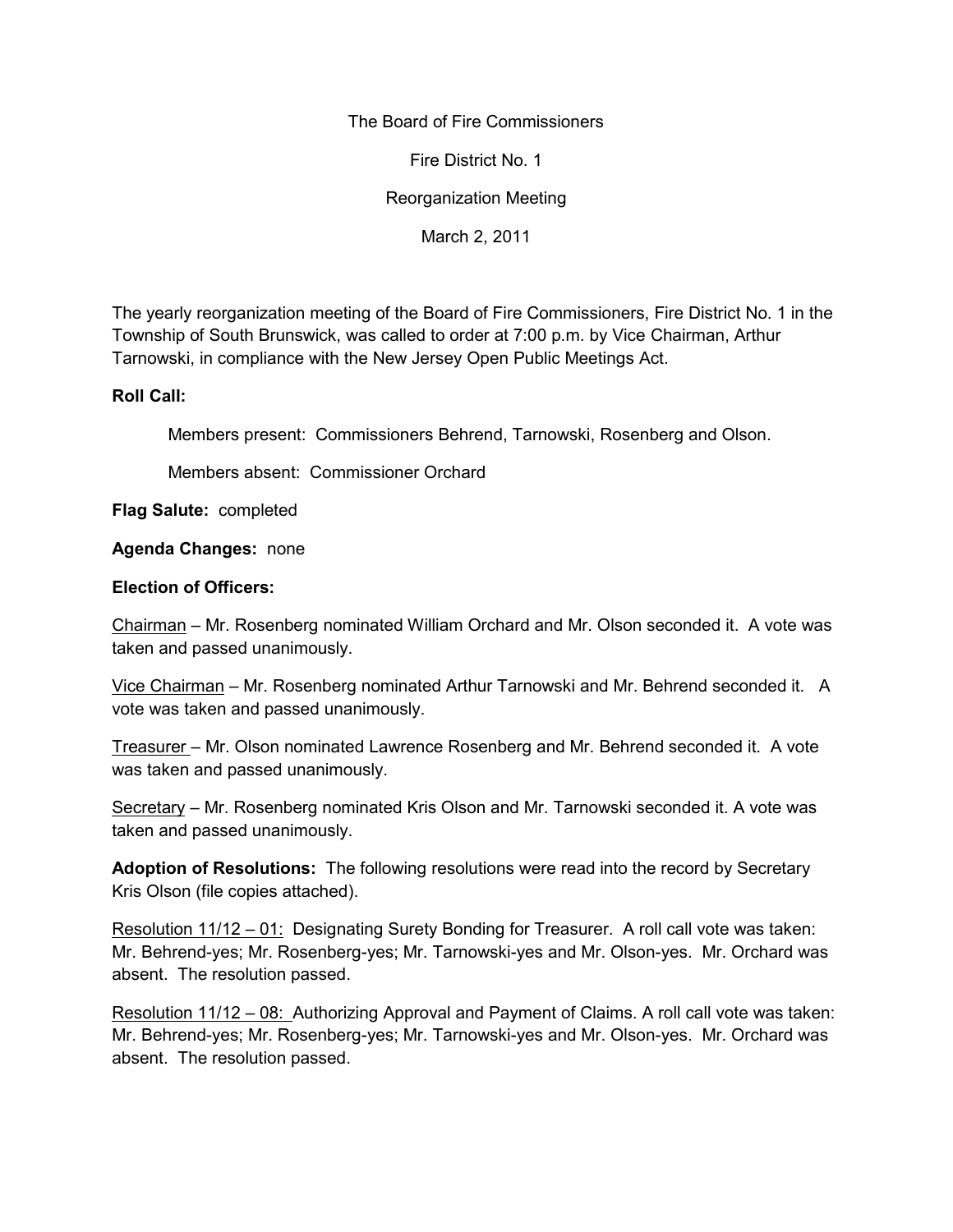Resolution 11/12 – 09: Designation of Official Newpaper Publications. The newspapers to be used will be the South Brunswick Post, Trenton Times, The Home News/Tribune and/or The Star Ledger. A roll call vote was taken: Mr.Behrend-yes; Mr. Rosenberg-yes; Mr. Tarnowski yes and Mr. Olson-yes. Mr. Orchard was absent. The resolution passed.

Resolution 11/12 – 10: Authorizing the Regular Meeting Schedule for the 2011/2012 year. The resolution stated that all meetings will take place the first Wednesday of the month at The Henderson Road Firehouse at 7 p.m. The dates of the meetings will be 4/6/11, 5/4/11, 6/1/11, 7/6/11, 8/3/11, 9/7/11, 10/5/11, 11/2/11, 12/7/11, 1/4/12, 2/1/12, 3/7/12. Mr. Behrend questioned the wording of the resolution that included "calendar year dates". Mr. Rosenberg stated that it is appropriate to go through to March of 2112, with the option to re-post in January. A roll call vote was taken: Mr. Behrend-yes; Mr. Rosenberg-yes; Mr. Tarnowski-yes and Mr. Olson-yes. Mr. Orchard was absent. The resolution passed.

Resolution 11/12 – 11: Designating Appointees to the Joint Uniform Fire Code Enforcement Board. Commissioners Orchard and Behrend were appointed and Mr. Rosenberg was appointed as the alternate. A roll call vote was taken: Mr.Behrend-yes; Mr. Rosenberg-yes; Mr. Tarnowski-yes and Mr. Olson-yes. Mr. Orchard was absent. The resolution passed.

Resolution 11/12 – 12: Adoption of Cash Management Plan. The financial institutions to be used will be State of New Jersey Cash Management Fund, Bank of America, TD Bank, TD Capital, Magyar Savings, Capital One, Wells Fargo Bank and Sun National Bank. A roll call vote was taken: Mr. Behrend-yes; Mr. Rosenberg-yes; Mr. Tarnowski-yes and Mr. Olson-yes. Mr. Orchard was absent. The resolution passed.

Resolution 11/12 – 13: Authorizing Appointment of Attorney for the 2011/2012 Year. Mr. Richard M. Braslow, Esq. was appointed. Mr. Behrend questioned whether a contract was on file; Mr. Rosenberg stated one will be requested. A roll call vote was taken: Mr. Behrend-yes; Mr. Tarnowski-yes; Mr. Rosenberg-yes and Mr. Olson-yes. Mr. Orchard was absent. The resolution passed.

Resolution 11/12 – 14: Authorizing Appointment of Auditor for the 2011/2012 Year. The firm of Holman and Frenia was appointed. A roll call vote was taken: Mr. Behrend –yes; Mr. Rosenberg-yes; Mr. Tarnowski-yes and Mr. Olson-yes. Mr. Orchard was absent. The resolution passed.

Resolution 11/12 – 15: Authorizing Appointment of Accountant for the 2011/2012 Year. Oliver Walling, LLC was appointed as Accountant. A roll call vote was taken: Mr. Behrend-yes; Mr. Rosenberg-yes; Mr. Tarnowski-yes and Mr. Olson-yes. Mr. Orchard was absent. The resolution passed.

As there was no further action to be taken during the Reorganization Meeting, Mr. Rosenberg made a motion to adjourn and Mr. Olson seconded it. The meeting was adjourned at 7:35 p.m.